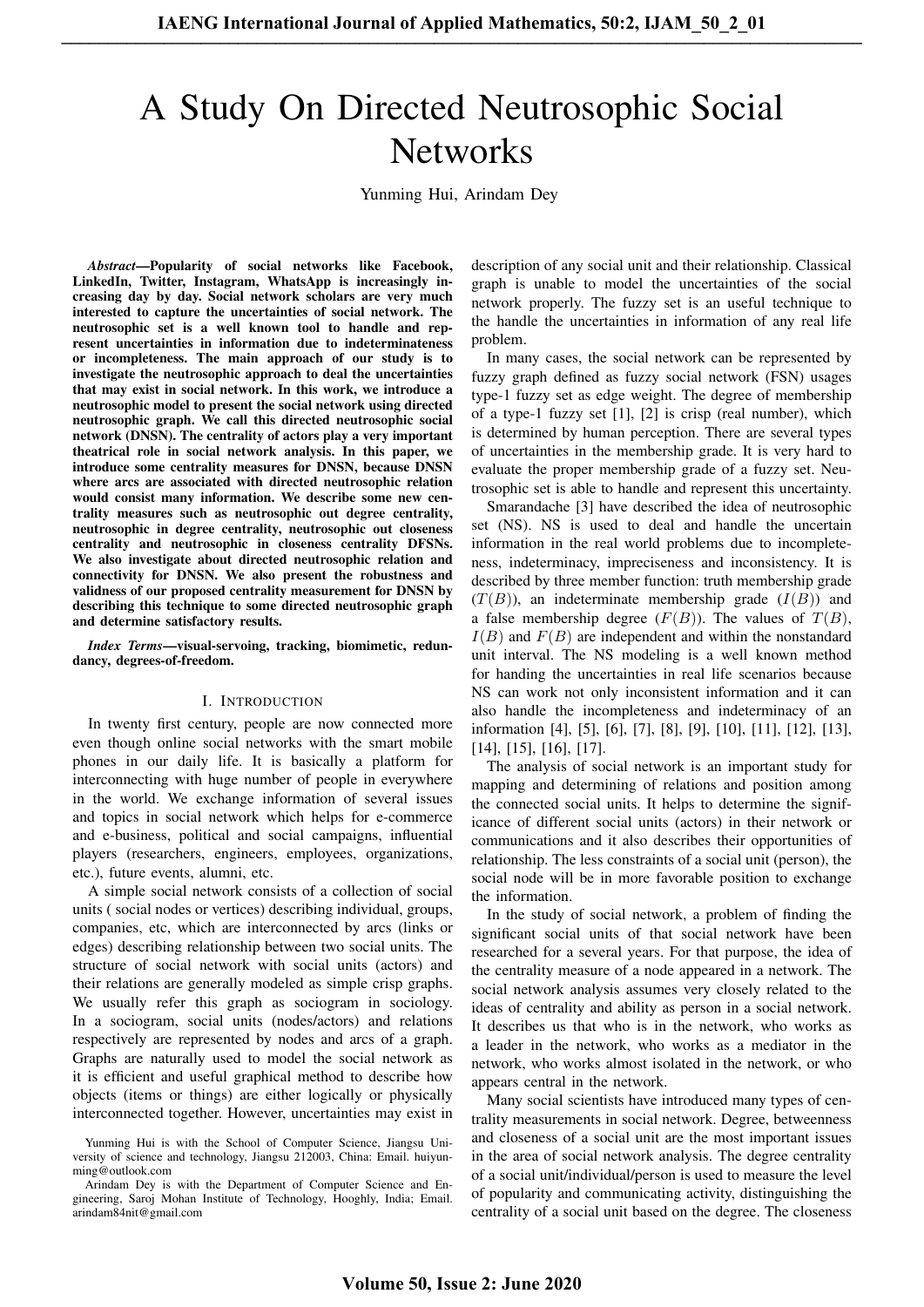centrality of a social unit is the sum of the lengths of the shortest path between a social unit to other rest of the social units. The lower value of closeness centrality is, the higher the centrality value. Closeness centrality measures the independency in communication and relationship or bargaining between the social units. It is basically used to measure the possibility of communicating with other social units calculating on a minimal number of intermediate social units. The betweenness centrality of social unit is centrality measurement that finds the number of times that specific social unit lies in the shortest path from the rest of the social units. It measures the level of control of communication of social unit. It is used to find the social unit who influences the others units.

Centrality measurement is applied mainly in social network analysis and also in behavioral sciences. However, it is used in computer science, biology, politics, management, chemistry, economics and so on. Stephenson and Zelen [8] have introduced the the concept of centrality of a node based on the shortest path between the nodes. They have also introduced a measurement using the idea of data as it is applied in the statistical estimation. This have used the length of path among two the social units in their defined measurement and the length of each and every path based on the data consisted in it.

Bonacich [18], [19] have proposed an another idea of centrality measurement of a social node. He has introduced the centrality measurement of different social nodes by applying the eigenvector. The eigenvector is linked with the highest eigenvalue in the adjacent matrix. Brunelli et al. [20] proposed an efficient and robust measurement of centrality. Their defined centrality is calculated based on the level influence of other social units according to their value of eigenvector centrality. Sohn and Kim [21] have introduced a robust technique to determine the zone of centrality measure in an urbanized place. Kennarrec et al. [22] have proposed a new type of centrality measurement. They have introduced the the idea of the centrality of second order. It can be calculated in a distributed way. Qi et al. [23] have introduced a new type of centrality measure for weighted networks. They have defined this centrality as Laplacian centrality measure. It measures the importance between local and global characterization of a social node. The main disadvantage of Laplacian centrality is that it cannot be used in directed social networks. Pozo et al. [24] have proposed an another type of centrality measures of a directed social network based on the game theory. Landherr et a1. [25] have described the 5 types of centrality measurements. Those centrality measures are based of three necessities for the centrality measures.

Since the social networks in real life scenarios are often uncertain, the model of real life social network is very difficult and always challenging. Fuzzy set is an useful tool to deal the uncertainties in real world problems. The idea of a fuzziness in social network and the techniques to analysis those social networks have attracted many researchers in last few years. Nair and Sarasarnma [26] used the fuzzy set theory to analysis the social network. They have modeled the undirected social network in fuzzy environment using fuzzy graph where the social units are represented as actors or nodes or vertices and the relationship between the social units are represented as the edges or arcs or links. Liao and

Hu [27] have introduced the idea of undirected FSN and described some properties of it. They have described some fundamental definition and relevant theory for future study of the FSN. Samanta et al. [28], [29], [30], [31], [32] have done lots of researches in the domain of fuzzy social network. Fan et al. [33] have presented the regular and structural equivalence in an undirected fuzzy social networks. Liao et a1. [34] have modified the idea of centrality measure to the fuzzy environment. They have introduced the Definition of three types of fuzzy centrality: degree, betweenness and closeness in an undirected fuzzy social networks. Kundu and Pal [35] have represented the social network with a set of granules. They have used the fuzzy set for describing the granular. They have defined this model as fuzzy granular social network. Hu et a1. [36] have modified the conception of centralization and centrality to the fuzzy environment. They have described the closeness centrality and group closeness centrality in an undirected FSNs. Hu et al. [37] have extended the idea of fuzzy centrality in directed fuzzy social network. They have introduced some new Definition of fuzzy centrality measurement defined as in degree, out degree centrality, in closeness and out closeness centrality in fuzzy environment.

Neutrosophic set [38], [39], [40] is a well known and popular theory which one can deal the natural phenomenon of imprecision and uncertainty in real world problem. Neutrosophicness is extended version of fuzziness to handle the uncertainty. The main objective of this work is to introduce a model of social network using directed weighted neutrosophic graph which will be very simple to model and analysis in real life scenarios.

To the best our information, there exists no study on social network using neutrosophic graph. In this study, we propose a model to express the social network based on directed neutrosophic graph. We define this social network as directed neutrosophic social network (DNSN). The centrality of social unit acts a significant role to analysis in social network. Some new centrality measures are introduced for DNSN, because DNSN where link between social units are joined with directed neutrosophic relation would consist several information. We describe some new centrality measures such as neutrosophic out degree centrality, neutrosophic in degree centrality, neutrosophic out closeness centrality and neutrosophic in closeness centrality in DFSNs. We also investigate about directed neutrosophic relation and connectivity for DNSN. We also present the validness and robustness of our proposed centrality measure for DNSN by describing this technique to some directed neutrosophic graph and determine satisfactory results.

### II. PRELIMINARIES

*Definition 1:* The neutrosophic set is described by three membership functions;:  $T_B(m)$ ,  $I_B(m)$  and  $F_B(m)$ . Here,  $T_B(m)$ ,  $I_B(m)$  and  $F_B(m)$  are true, indeterminate and false membership functions which are always in the interval  $]$ <sup>-</sup>0, 1<sup>+</sup>[ respectively.

 $-0 \leq \sup T_B(m)) + \sup I_B(m) + \sup F_B(m) \leq 3^+$  (1)

Here,  $\xi$  represents an universal set and B represents a neutrosophic set [3] on the universal set  $\xi$ .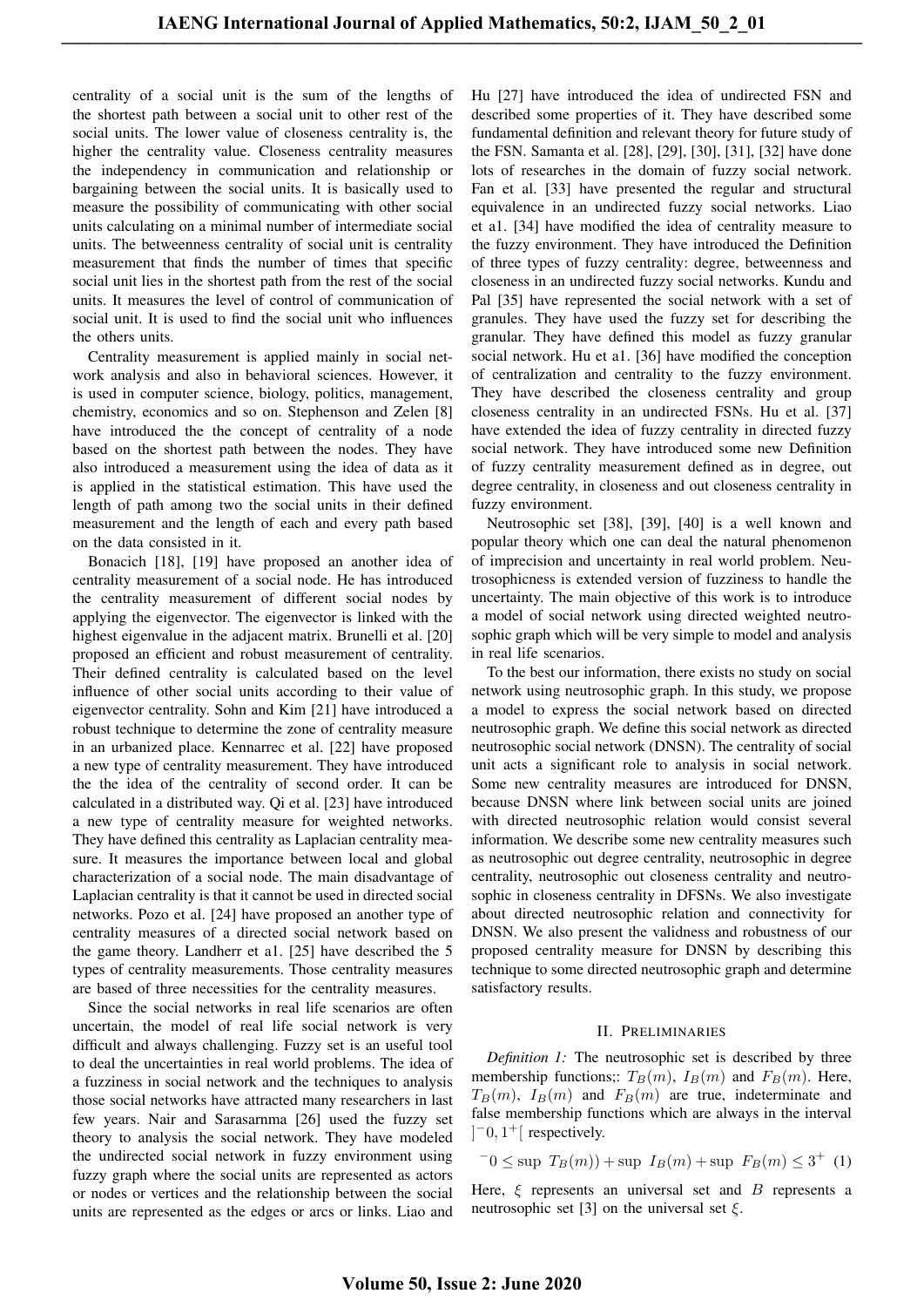*Definition 2:* Let B represents the single valued neutrosophic sets (SVNs) [41] B on the  $\xi$  is described as following

$$
B = \{ \langle m : T_B(m), I_B(x), F_B(m) | m \in \xi \rangle \}
$$
 (2)

The functions  $T_B(m) \in [0, 1], I_B(m) \in [0, 1]$  and  $F_B(m) \in$  $[0, 1]$  are defined as degree of truth membership, degree of indeterminacy membership and degree of falsity membership of  $x$  in  $A$ , satisfy the following condition:

$$
-0 \le \sup T_B(m) + \sup I_B(m) + \sup F_B(m) \le 3^+ (3)
$$

*Definition 3:* Let  $B = \{\langle T_B(m), I_B(x), F_B(m)|\rangle\}$  is a SVN, The score function  $S$  [42] of SVN  $B$  is computed using the value of truth membership  $(T_B(m))$ , indeterminacy membership  $(I_B(x))$  and falsity membership  $(F_B(m))$  and it is calculated as follow:

$$
S(B) = \frac{1+p\cdot q}{2}
$$
  
\n
$$
p = 1 + (T_B(m) - 2I_B(m) - F_B(m))
$$
 (4)  
\n
$$
q = (2 - T_B(m) - F_B(m))
$$

#### III. PROBLEM FORMULATION

In simple social networking analysis, we have used for binary relations in which a two social units is either connected or disconnected. However, the relationship between two social units is generally vague in nature. Many researchers have used fuzzy set and fuzzy graph to describe this vagueness. However, we cannot model the uncertainties due inconsistent information and indeterminate information about any real life problem using fuzzy graph. The neutrosophic set theory, proposed by Smarandache [43] is desirable for handling this type of uncertainties and imprecision's related with information relating several parameters.

*Definition 4:* An undirected neutrosophic social network is described as an undirected neutrosophic relationship structure  $\tilde{G}_{un} = (X, \tilde{Y}_{un}),$  where  $X =$  ${x_1, x_2, ..., x_n}$  is a nonempty set of social units, and  $\tilde{Y}_{un} =$  $\sqrt{ }$  $\overline{ }$  $\tilde{y}_{11}$   $\cdots$   $\tilde{y}_{1n}$ .<br>.<br>.  $\tilde{y}_{n1} \quad \cdots \quad \tilde{y}_{nn}$  $\setminus$ is a undirected neutrosophic

relationship on  $X$ .

Several neutrosophic relationships are directional. A neutrosophic relationship is directional if there exists some ties from one social actor to mother node.

*Definition 5:* A directed neutrosophic social network is described as a neutrosophic relationship structure  $\tilde{G}_{dn}$  =  $(X, \tilde{Y}_{dn})$ , where  $X = \{x_1, x_2, ..., x_n\}$  is a non-empty set of social units, and  $\tilde{Y}_{dn}$  =  $\sqrt{ }$  $\overline{ }$  $\tilde{y}_{11}$   $\cdots$   $\tilde{y}_{1n}$ .<br>.<br>.  $\tilde{y}_{n1}$  ...  $\tilde{y}_{nn}$  $\setminus$ is an

undirected neutrosophic relationship on  $X$ .

We have described two types of neutrosophic social network: undirected and directed. The main conceptual difference between two type of neutrosophic social networks is considered in directed neutrosophic social network and undirected neutrosophic relation is considered in undirected neutrosophic social network. Due to this reason,  $\tilde{e}_{x,y}$  is and  $\tilde{e}_{yx}$  are equal in undirected neutrosophic social network. However,  $\tilde{e}_{xy}$  is and  $\tilde{e}_{yx}$  are not always equal in directed neutrosophic social network.

## IV. THE NEUTROSOPHIC DEGREE CENTRALITY ANALYSIS OF DIRECTED NEUTROSOPHIC SOCIAL NETWORK

In this section, we present measurement of neutrosophic in degree centrality, neutrosophic out-degree centrality and neutrosophic degree centrality, respectively, in DNSN.

*Definition 6:* Let  $\tilde{G}_{dn} = (V, \tilde{E}_{dn})$  be a DNSN and the single valued neutrosophic set (SVNS) is used to represent the arc lengths of  $\tilde{G}_{dn}$ . The sum of the lengths of the arcs that are adjacent to a social node  $v_x$  is calculated which is noting but a SVNS. The neutrosophic value of node  $v_x$ ,  $\tilde{d}_I(v_x)$ , is calculated as follows.

$$
\tilde{d}_I\left(v_x\right) = \sum_{y=1, y \neq x}^{n} \tilde{e}_{yx} \tag{5}
$$

The symbol  $\sum$  refers to an addition operation of SVNS and  $\tilde{e}_{yx}$  denotes a SVNS associated with the arc  $(i, j)$ .  $\tilde{d}_I(v_x) = (d_I^T(v_x) d_I^I(v_x), d_I^F(v_x))$  is an another SVNS which represents the neutrosophic in degree centrality (NIDC) of node  $v_x$ . The score value of the corresponding SVNS is determined and this score value is called as the NIDC of the node  $v_x$ .

$$
\tilde{d}_{I}^{s}(v_{x}) = \frac{1+p\cdot q}{2}
$$
\n
$$
p = (d_{I}^{T}(v_{x}) - 2d_{I}^{I}(v_{x}) - d_{I}^{F}(v_{x}))
$$
\n
$$
q = (2 - d_{I}^{T}(v_{x}) - d_{I}^{F}(v_{x}))
$$
\n(6)

Here,  $\tilde{d}_I^s(v_x)$  represents the NIDC of node  $v_x$ .

*Definition 7:* Let  $\tilde{G}_{dn} = (V, \tilde{E}_{dn})$  be a DNSN and the SVNS is used to represent the arc lengths of  $\tilde{G}_{dn}$ . The sum of the lengths of the arcs that are adjacent from a social node  $v_x$ is calculated which is noting but a SVNS. The neutrosophic value of node  $v_x$ ,  $\tilde{d}_O(v_x)$ , is calculated as follows.

$$
\tilde{d}_O(v_x) = \sum_{j=1, j \neq i}^{n} \tilde{e}_{yx}
$$
 (7)

The symbol  $\sum$  refers to an addition operation of SVNS and  $\tilde{e}_{yx}$  denotes a SVNS associated with the arc  $(i, j)$ .  $\tilde{d}_O(v_x) = (d_O^T(v_x) d_O^I(v_x), d_O^F(v_x))$  is an another SVNS which represents the NIDC of node  $v_x$ . The score value of the corresponding SVNS is determined and this score value is called as the NIDC of the node  $v_x$ .

$$
\tilde{d}_{O}^{s}(v_{x}) = \frac{1+p\cdot q}{2}
$$
\n
$$
p = (d_{O}^{T}(v_{x}) - 2d_{O}^{T}(v_{x}) - d_{O}^{F}(v_{x}))
$$
\n
$$
q = (2 - d_{O}^{T}(v_{x}) - d_{O}^{F}(v_{x}))
$$
\n(8)

Here,  $\tilde{d}_{O}^{s}(v_{x})$  represents the neutrosophic out degree centrality of node  $v_x$ .

*Definition 8:* Let  $\tilde{G}_{dn} = (V, \tilde{E}_{dn})$  be a DFSN and the SVNS is applied to describe the edge weights of  $\tilde{G}_{dn}$ . The sum of NIDC and NODC of node  $v_x$  is called neutrosophic degree centrality (NDC) of  $v_x$ . The NDC of node  $v_x$ ,  $\tilde{d}(v_x)$ , is described as follows.

$$
\tilde{d}(v_x) = \tilde{d}_I^s(v_x) + \tilde{d}_O^s(v_x)
$$
\n(9)

Here,  $\tilde{d}(v_x)$  is the NDC of node  $v_x$ .

## **Volume 50, Issue 2: June 2020**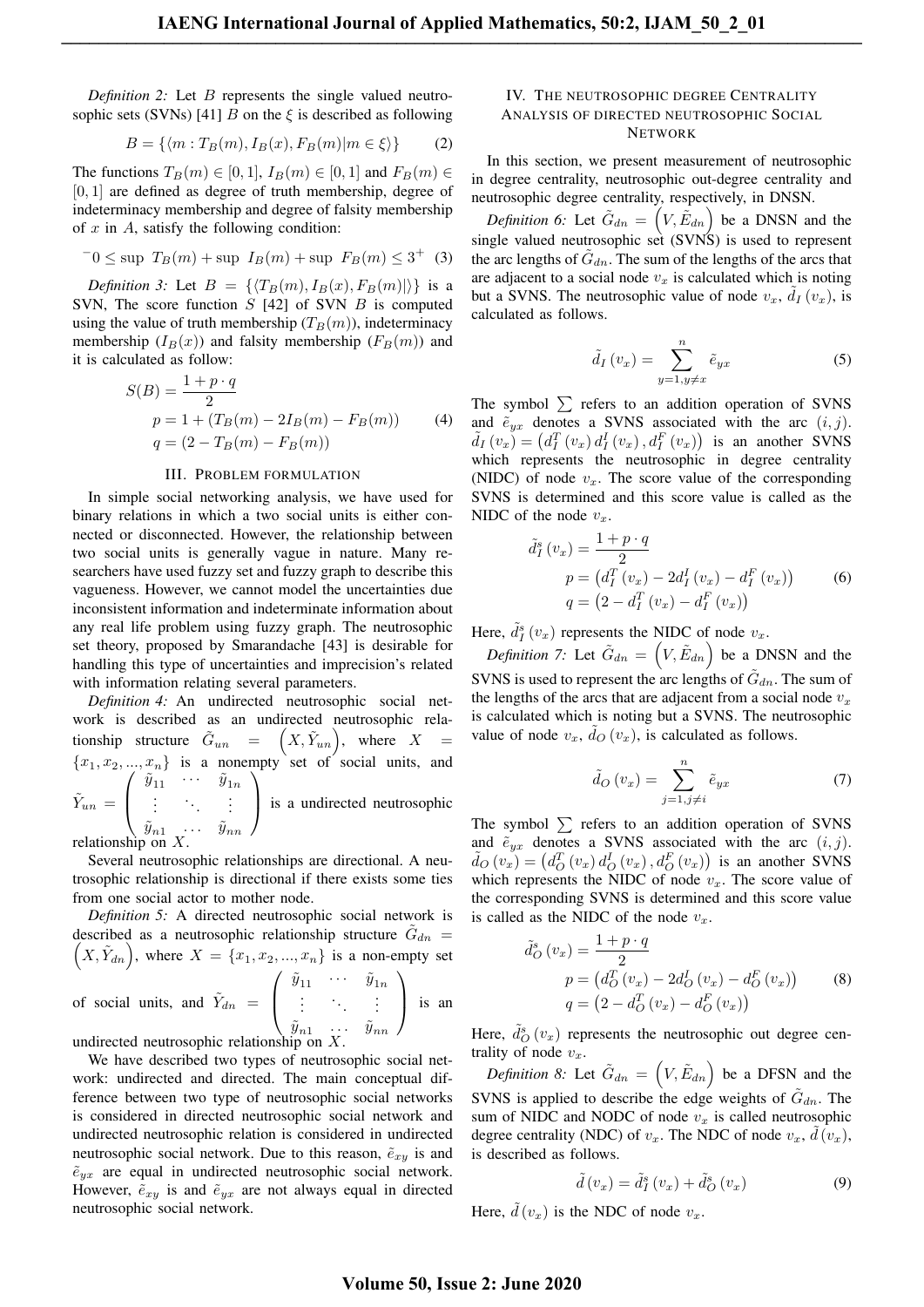These three types of degree can be used to reflect the communication ability of a node in DNSN. The NIDC of any node can be applied to describe the receptivity or popularity and the NODC of any node can be applied to measure of expansiveness.

*Definition 9:* Let  $\tilde{G}_{dn} = (V, \tilde{E}_{dn})$  be DNSN. The mean of NIDC is the average of neutrosophic in-degree centrality of all the nodes of  $\tilde{G}_{dn}$  and it is called as neutrosophic in-degree mean centrality of neutrosophic social network. The neutrosophic in-degree mean centrality is calculated as follows.

$$
\bar{d}_I = \frac{\sum_{x=1}^n \tilde{d}_I^s(v_x)}{n} \tag{10}
$$

*Definition 10:* Let  $\tilde{G}_{dn} = (V, \tilde{E}_{dn})$  be DNSN. The mean of NODC of graph  $\tilde{G}_{dn}$  is the average of neutrosophic outdegree centrality of all the nodes of  $\tilde{G}_{dn}$  and it is called as neutrosophic out-degree mean centrality of the social network. The neutrosophic out-degree mean centrality is determined as follows.

$$
\bar{d}_O = \frac{\sum_{x=1}^n \tilde{d}_O^s(v_x)}{n} \tag{11}
$$

Let  $\tilde{G}_{dn} = \left(V, \tilde{E}_{dn}\right)$  be a DSFN. The  $\bar{d}_{I}^{s}$  and  $\bar{d}_{O}^{s}$  are neutrosophic in-degree mean centrality and neutrosophic outdegree mean centrality of  $\tilde{G}_{dn}$  respectively, then  $\bar{d}_I^s = \bar{d}_O^s$ .

One might also be interested in variability of the fuzzy indegree centralities and fuzzy out-degree centralitics. Unlike the mean fuzzy in-degree centralities and the mean fuzzy out-degree centralities, the variance of the fuzzy in-degree centralities is not necessarily the same as the variance of the fuzzy out-degree centralities.

*Definition 11:* The average of the squared differences from neutrosophic in-degree mean centrality is called as the neutrosophic in degree variance centrality. The neutrosophic in degree variance centrality,  $\sigma_{\tilde{d}_I}^2$ , is determined as follows.

$$
\sigma_{\tilde{d}_I}^2 = \frac{\sum\limits_{i=1}^n \left[ \tilde{d}_I \left( v_x \right) - \bar{d}_I \right]^2}{n} \tag{12}
$$

The square root of the neutrosophic in degree variance centrality is called the neutrosophic in degree standard deviation centrality. The neutrosophic in degree variance centrality provides a rough concept of variability of the neutrosophic in-degree centrality, while the standard deviation can give more concrete to provide the exact from the the neutrosophic in-degree centrality.

*Definition 12:* The average of the squared differences from neutrosophic out-degree mean centrality is called as the neutrosophic out degree variance centrality. The neutrosophic out degree variance centrality,  $\sigma_{\vec{d}_O}^2$ , is determined as follows.

$$
\sigma_{\tilde{d}_O}^2 = \frac{\sum\limits_{i=1}^n \left[ \tilde{d}_O\left(v_x\right) - \bar{d}_O \right]^2}{n} \tag{13}
$$

The square root of the neutrosophic out degree variance centrality is called the neutrosophic in degree standard deviation centrality.

 $\sigma_{\tilde{d}_D}^2$  and  $\sigma_{\tilde{d}_O}^2$  measures quantify how unequal the actors in a DFSN are with respect to initiating gr receiving fuzzy relations. These measurements are simple efficient statistical method for describing how centralized a social unit is in DNSN.

In the DNSN, NIDC is used to measure of the popularity of a social unit, and NODC is measurement of ability influence of a social unit. Based on the value of NIDC and NODC, there are 4 types of social units in a DNSN.

- 1. The social unit is an isolate social unit, if  $\tilde{d}_I(v_x) =$  $d_{O}(v_{x}) = 0.$
- 2. The social unit only has neutrosophic relation starting from  $v_x$ , then it is called as transmitter social unit if  $\tilde{d}_I(v_x) = 0, \tilde{d}_O(v_x) > 0.$
- 3. The social unit only has neutrosophic relation terminating at  $v_x$ , then it is called as receiver social unit if and only if  $\tilde{d}_I(v_x) > 0, \tilde{d}_O(v_x) = 0.$
- 4. The social unit has fuzzy relation both to and from it, then it is called as carrier of ordinary social unit if  $\tilde{d}_I(v_x) > 0, \tilde{d}_O(v_x) > 0.$

# V. THE NEUTROSOPHIC CLOSENESS CENTRALITY OF DNSN

*Definition 13:* Let  $\tilde{G}_{dn} = (V, \tilde{E}_{dn})$  be a DNSN. The neutrosophic in-closeness centrality (NICC) of a node  $v_x$  is a measurement of the closeness from all the node (excluding the node  $v_x$ ) to the node  $v_x$  in a neutrosophic graph. The NICC of a node is determined as the inverse of the sum of the neutrosophic weight of the shortest routes between the social unit and rest of the social units in the neutrosophic graph. If  $d(v_x, v_y)$  is the neutrosophic length from the node  $v_y$  to node  $v_x$  in a neutrosophic graph, we determine the sum (neutrosophic addition operation) of the neutrosophic lengths between the node  $v_x$  and the rest of all the nodes that are in same row(component). It is calculated as follows.

$$
\tilde{D}(v_y, v_x) = \sum_{j=1, y \neq x}^{n} \tilde{d}(v_y, v_x)
$$
\n(14)

 $\tilde{D}(v_y, v_x)$  is a SVNS. The score of  $\tilde{D}(v_y, v_x)$  is computed by using (). The NICC is the inverse of the sum of the neutrosophic connected intensity from all the nodes (excluding  $v_x$ ) to  $v_x$ . The NICC of  $v_x$  is computed as follows.

$$
\tilde{C}_{CI}\left(v_x\right) = \frac{1}{\tilde{D}\left(v_y, v_x\right)}\tag{15}
$$

*Definition 14:* Let  $\tilde{G}_{dn} = (V, \tilde{E}_{dn})$  be a DNSN. The neutrosophic out-closeness centrality (NOCC) of a node  $v_x$ is a measurement of the closeness from  $v<sub>x</sub>$  to all the nodes in a neutrosophic graph. The NOCC of a node is determined as the inverse of the sum of the neutrosophic cost of the shortest paths between the social unit and rest of the social units in the neutrosophic graph. If  $d(v_x, v_y)$  is the neutrosophic distance from the node  $v_x$  to node  $v_y$  in a neutrosophic graph, we determine the sum (neutrosophic addition operation) of the neutrosophic lengths between the node  $v_x$  and the rest of all the nodes that are in same row(component). It is calculated as follows.

## **Volume 50, Issue 2: June 2020**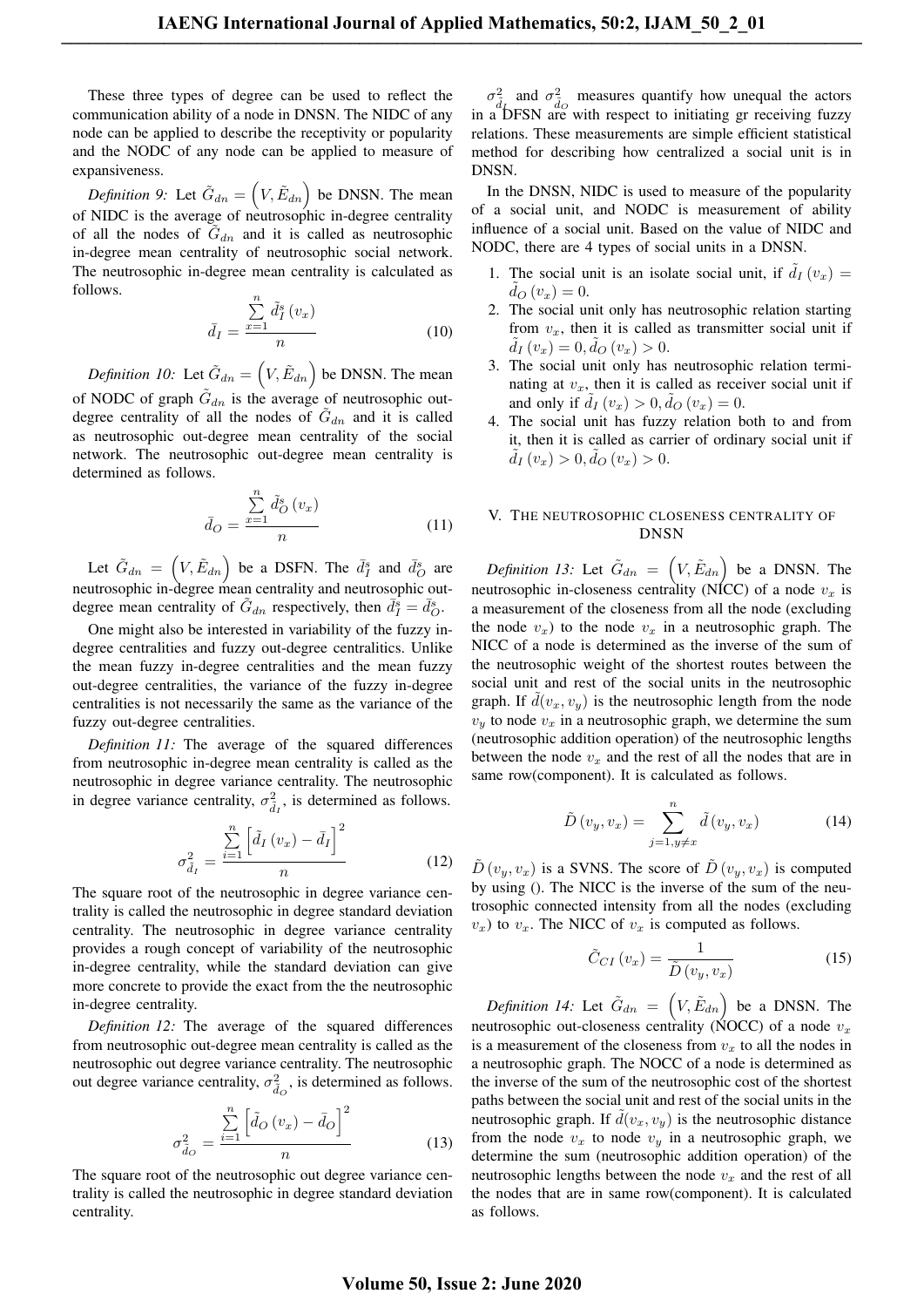$$
\tilde{D}_O(v_x, v_y) = \sum_{j=1, y \neq x}^{n} \tilde{d}(v_x, v_y)
$$
\n(16)

 $\tilde{D}_O(v_y, v_x)$  is a SVNS. The score of  $\tilde{D}_O(v_x, v_y)$  is computed by using (). The NOCC is the inverse of the sum of the neutrosophic connected intensity from the node  $v_x$  to the rest of all other nodes. The NOCC of  $v_x$  is computed as follows.

$$
\tilde{C}_{CO}(v_x) = \frac{1}{\tilde{D}_O(v_y, v_x)}\tag{17}
$$

*Definition 15:* The sum of value of NOCC and NICC of node  $v_x$  is called neutrosophic closeness centrality of  $v_x$ . The neutrosophic closeness centrality of  $v_x$  can be calculated

$$
\tilde{C}_{DC}\left(v_x\right) = \tilde{C}_{CI}\left(v_x\right) + \tilde{C}_{CO}\left(v_x\right) \tag{18}
$$

*Definition 16:* Let  $\tilde{G}_{dn} = (V, \tilde{E}_{dn})$  be DNSN. The mean of NICC is the average of neutrosophic in-degree centrality of all the nodes of  $\tilde{G}_{dn}$  and it is called as neutrosophic in-closeness mean centrality of neutrosophic social network. The neutrosophic in-closeness mean centrality is calculated as follows.

$$
\bar{C}_{CI} = \frac{\sum_{x=1}^{n} \tilde{C}_{CI}(v_x)}{n} \tag{19}
$$

*Definition 17:* Let  $\tilde{G}_{dn} = (V, \tilde{E}_{dn})$  be DNSN. The mean of NOCC is the average of neutrosophic out-degree centrality of all the nodes of  $\tilde{G}_{dn}$  and it is called as neutrosophic in-closeness mean centrality of neutrosophic social network. The neutrosophic out-closeness mean centrality is calculated as follows. Pn

$$
\bar{C}_{CO} = \frac{\sum_{x=1}^{N} \tilde{C}_{CO} (v_x)}{n}
$$
\n(20)

In some real life scenarios, we have to determine the NICC or NOCC of a social network. The mean value of NICC and NOCC are always same, however the deviation of the NICC and NOCC may not be same.

*Definition 18:* The standard deviation of the NICC, which we represent by  $\sigma_{\tilde{C}_{CI}}$  is determined as

$$
\sigma_{\tilde{C}_{CI}} = \sqrt{\frac{\sum_{i=1}^{n} \left[ \tilde{C}_{CI} \left( v_x \right) - \bar{d}_{CI} \right]^2}{n}}
$$
(21)

The square of the standard deviation of the NICC is called the neutrosophic in degree variance centrality.

*Definition 19:* The standard deviation of the NICC, which we represent by  $\sigma_{\tilde{C}_{CI}}$  is determined as

$$
\sigma_{\tilde{C}_{CI}} = \sqrt{\frac{\sum_{i=1}^{n} \left[ \tilde{C}_{CI} \left( v_x \right) - \bar{d}_{CI} \right]^2}{n}}
$$
\n(22)

The square of the standard deviation of the NICC is called the neutrosophic in degree variance centrality.

 $\sigma_{\tilde{C}_{CI}}$  and  $\sigma_{\tilde{C}_{CO}}$  describe the measurement how unequal the nodes in a DNSN are with respect to starting or obtaining indirect and direct neutrosophic relationship. The NICC and NOCC are simple but also very efficient statistics for describing how centralized a DNSN is.

The value of NICC describes not only the popularity of a social unit in DNSN, but also measures the popularity of the social unit by indirectly neutrosophic relation. The value of NOCC measures not only a social unit directly influence but it can also describe indirect influence of the social node.

#### VI. NEUTROSOPHIC BETWEENNESS CENTRALITY

Betweenness centrality is an important measurement in social network analysis, network data model and computer network. In many real life scenarios, the distance between the social units not only play significant property in social network analysis. It is also very useful to find the social units with higher number of times works as a simple bridge in a shortest path from a social unit to an another unit. Those types of social unit can control the flow of data in a social network. Betweenness centrality is used to determine the potential of a social unit for control of data communication in social network. Here, we introduce the concept of betweenness centrality of a node in DNSN.

*Definition 20:* Betweenness centrality is a measure the betweenness of a social unit in a DNSN and it determines of centrality in a DNSN based on shortest paths. Betweenness centrality is the total number of times a social unit works as a bridge of a neutrosophic shortest path between two social units. We define this betweenness centrality as neutrosophic betweenness centrality (NBC). The NBC of social unit  $v_x$  is computed as follows.

$$
C_{NBC}(v_x) = \sum_{s \neq v_x \neq d} \frac{\sigma_{sd}(v_x)}{\sigma_{sd}} \tag{23}
$$

 $\sigma_{st}(v_x)$  represents the total number of those neutrosophic shortest paths that pass node  $v_x$  and  $\sigma_{st}$  is used to represent the number of neutrosophic shortest paths between source node s and destination node d.

#### VII. NEUTROSOPHIC DECAY CENTRALITY

Neutrosophic decay centrality (NDC) is a measurement of the closeness of a social unit to the other rest of the social units in a DNSN. The NDC of social unit is calculated based on the distance and a new parameter called the neutrosophic decay parameter  $\delta(0 < \delta < 1)$ . The NDC of a node  $v_x$  for a specific value of the  $\delta$  is computed as follows.

$$
NDC_{\delta}(v_x) = \sum_{v_x \neq v_y} \delta^{\tilde{d}(v_x, v_y)} \tag{24}
$$

# VIII. CASE STUDY

Let  $\tilde{G}_{d7} = (V, \tilde{E}_{d7})$  is a directed neutrosophic graph. It is used to model a Whatsapp group of family members, where  $V = \{v_1, v_2, ..., v_7\}$  denotes a set of 7 family members,  $\tilde{E}_{d7}$  denotes directed neutrosophic relation between the 7 members. We have got the neutrosophic communication relations among 7 members and this social network is shown in Fig. 2. An undirected neutrosophic graph can be used to represent this social network. It is shown in in Fig. 1. In an undirected neutrosophic social network, edges are generally an absent or present in an undirected neutrosophic relation with no another data attached.

We compute the NIDC, NODC and NDC of the member using  $(6)$ ,  $(8)$  and  $(9)$ . We have shown those three NDC in Table II.

## **Volume 50, Issue 2: June 2020**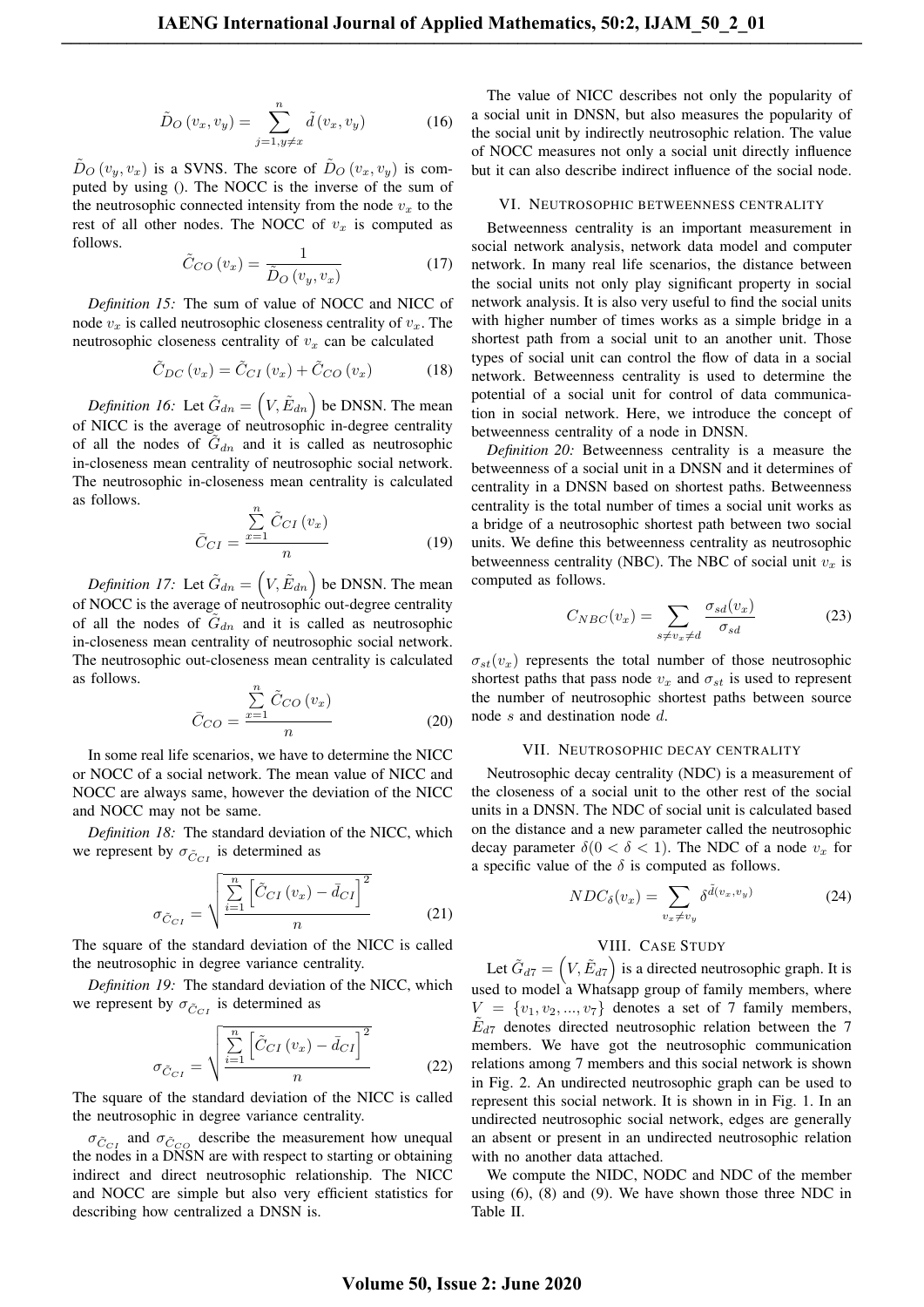

Fig. 1. Undirected Neutrosophic social network



Fig. 2. Directed Neutrosophic social network

TABLE I THE NEUTROSOPHIC DEGREE CENTRALITY OF RESEARCH TEAM

| Members        | <b>NIDC</b> | <b>NODC</b> | NDC   |
|----------------|-------------|-------------|-------|
| m <sub>1</sub> | 0.00        | 1.100       | 1.100 |
| m <sub>2</sub> | 0.545       | 0.555       | 1.100 |
| m <sub>3</sub> | 0.555       | 0.535       | 1.090 |
| m <sub>4</sub> | 0.555       | 0.500       | 1.055 |
| m <sub>5</sub> | 0.545       | 0.500       | 1.045 |
| m <sub>6</sub> | 0.000       | 0.600       | 0.600 |
| m <sub>7</sub> | 0.000       | 0.500       | 0.500 |

TABLE II THE NEUTROSOPHIC DEGREE CENTRALITY OF RESEARCH TEAM

| <b>Members</b> | <b>NICC</b> | <b>NOCC</b> | <b>NCC</b> |
|----------------|-------------|-------------|------------|
| m <sub>1</sub> | 0.0000      | 0.9569      | 0.9569     |
| m <sub>2</sub> | 0.9569      | 1.8181      | 2.7750     |
| m <sub>3</sub> | 0.9569      | 1.8300      | 2.7869     |
| m <sub>4</sub> | 0.9478      | 1.8300      | 2.7750     |
| m <sub>5</sub> | 1.8300      | 2.0000      | 3.8300     |
| m <sub>6</sub> | 0.0000      | 1.6600      | 1.6600     |
| m <sub>7</sub> | 0.0000      | 2.0000      | 2.000      |

 $m_1$  and  $m_2$  are the top two social units of this DNSN. The total information of these seven members based on 3 centrality measurements are shown in Table II. From the Table II, we find that  $m_3$  and  $m_4$  obtain the two maximum values of NIDC. It indicates that several other members consider  $m_3$  and  $m_4$  as a friend. While  $m_1$ ,  $m_6$  and  $m_7$ 

have got the three lowest values (=0.00) of neutrosophic indegree centrality. It describes that members  $(m_1, m_6)$  and  $m<sub>7</sub>$ ) are not received friendship by other members. Based on , The member  $m_1$  has got the highest value of neutrosophic out-degree centrality and  $m_1$ ,  $m_6$  and  $m_7$  have got the three lowest values of neutrosophic out-degree centrality. It indicates that  $m_1$  appoints lots of others as members, but  $m_1$ ,  $m_6$  and  $m_7$  have less influence on other members. The  $m_1$ and  $m_2$  have got the highest value of NDC which indicates that  $m_1$  and  $m_2$  are joined with other social units with very high influence.

Using the 15 and 17, the NICC and NOCC of this DNSN are computed. We have listed the values based on all closeness centrality technique in Table 2. From the Table 2, we find that  $m<sub>5</sub>$  obtains the highest value of the NICC. The member  $m<sub>5</sub>$  has very well social relation and maximum acceptance presents in the fact that indirect friendly relationship is taken into circumstance. The member  $m<sub>5</sub>$  has got the maximum value of NOCC. It indicates that the member  $m<sub>5</sub>$ nominates many others as members.

#### IX. CONCLUSION

In this work, we introduce the idea of undirected and directed neutrosophic graph. We propose a method to model the social network using directed neutrosophic graph. We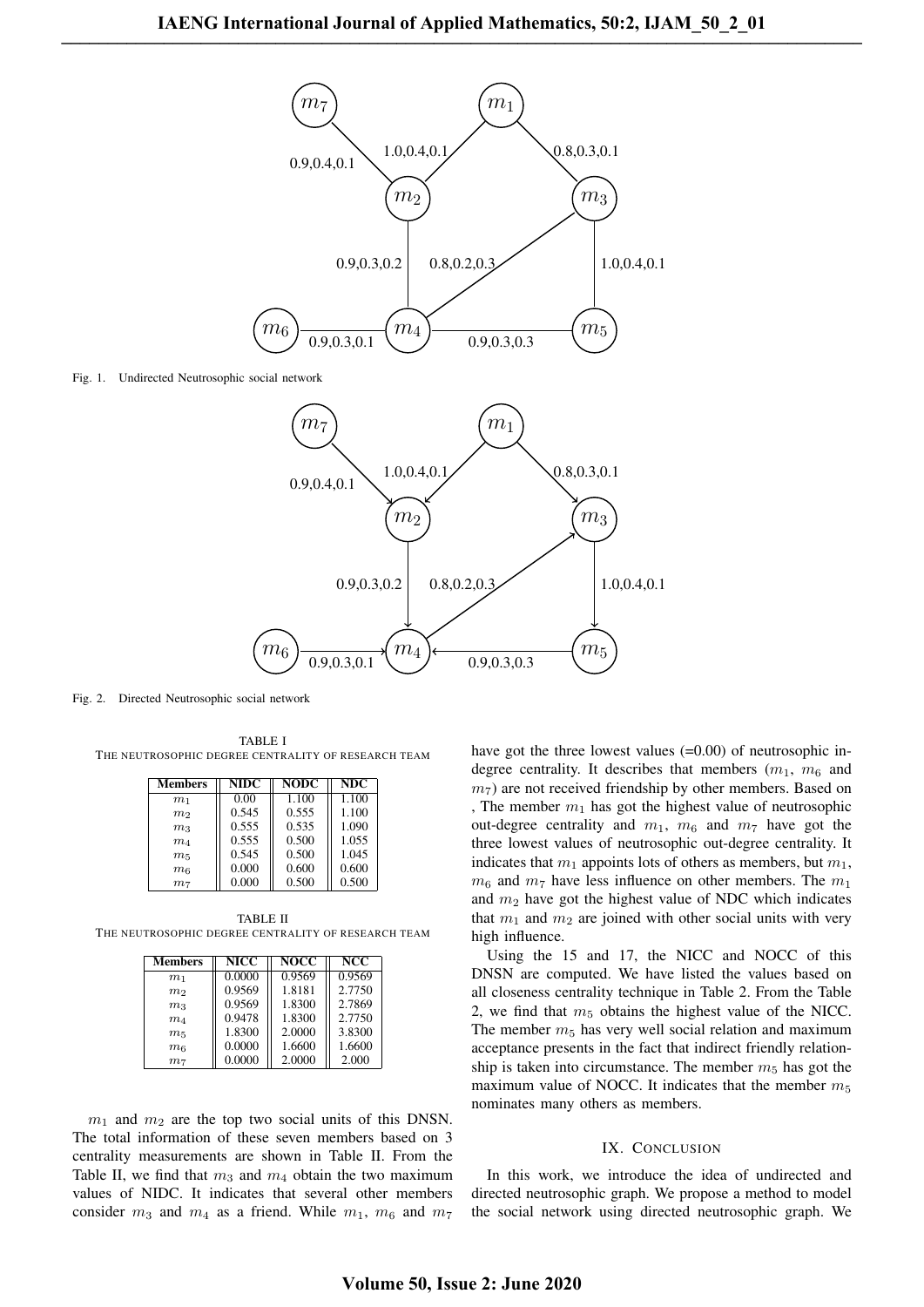define this social network as DNSN. We have modified the centrality theory to DNSN to analysis to this social network. First, we introduce some new centrality measurement for DNSN: NIDC, NODC and NDC. The NODC is used to measure of expansiveness of a social unit and the NIDC is used to measure of popularity of a social unit. In this work, we assume the sociometric relationship between the members, a member with a high NODC is one unit who has linked with other units as friends. A social unit with a low NODC nominates very less social units as friends. A social unit with a high NIDC is a social unit whom many others member (social units) nominate this social unit as a friend and a social unit with a low value of NIDC is preferred by few others social units. In this work, we introduce some other new types of centrality measurement for DNSN: NICC, NOCC and NCC. The main difference between NCC and NDC presents in the fact that undirected neutrosophic relation is chosen into consideration. We have also discussed the mean of NIDC and mean NODC for the DNSN. In DNSN, the mean NIDC and NODC are equal. We have introduced the idea of the neutrosophic betweenness centrality of social unit of a DNSN. We have defined the NDC of a social unit in a DNSN. The idea of variance of the NIDC, NODC, NICC and NOCC of DNSN are also proposed in this study. These measurement are very simple and efficient statistical analysis for describing how centralized a social unit is in a DNSN.

Centrality analysis is a well known and efficient method for social network analysis. This measurement concept is used to find the central position in the social network. We extend the idea of centrality analysis for DNSN. One simple numerical example of directed as well as undirected weighted neutrosophic graph to model one small social networks. We call it as DNSN. Due to the small size of the social network, it is very easy and useful to realize the significant of the DNSN. Therefore, in future work, we have to represent a high density social network using the directed weighted neutrosophic graph. We need to analysis this social network. Despite the requirement for future work, the introduced model described in this work is an significant initial contributions to neutrosophic graph and social network under neutrosophic environment.

#### **REFERENCES**

- [1] L. A. Zadeh, "Fuzzy sets," *Information and control*, vol. 8, no. 3, pp. 338–353, 1965.
- [2] R. Prasertpong and M. Siripitukdet, "Rough set models induced by serial fuzzy relations approach in semigroups." *Engineering Letters*, vol. 27, no. 1, pp. 216-225, 2019.
- [3] F. Smarandache, "Invisible paradox," *Neutrosophy/Neutrosophic Probability, Set, and Logic", Am. Res. Press, Rehoboth*, vol. 1, no. 2, pp. 22–23, 1998.
- [4] J. Ye, "Single-valued neutrosophic minimum spanning tree and its clustering method," *Journal of intelligent Systems*, vol. 23, no. 3, pp. 311–324, 2014.
- [5] H. L. Yang, Z. L. Guo, Y. She, and X. Liao, "On single valued neutrosophic relations," *Journal of Intelligent & Fuzzy Systems*, vol. 30, no. 2, pp. 1045–1056, 2016.
- [6] S. Naz, H. Rashmanlou, and M. A. Malik, "Operations on single valued neutrosophic graphs with application," *Journal of Intelligent & Fuzzy Systems*, vol. 32, no. 3, pp. 2137–2151, 2017.
- [7] D. Xu, Y. Hong, and H. Qiao, "Multiple attribute decision making based on neutrosophic sets in venture capital." *Engineering Letters*, vol. 26, no. 4, pp. 441–446, 2018.
- [8] F. Karaaslan and B. Davvaz, "Properties of single-valued neutrosophic graphs," *Journal of Intelligent & Fuzzy Systems*, vol. 34, no. 1, pp. 57–79, 2018.
- [9] R. Dhavaseelan, R. Vikramaprasad, and V. Krishnaraj, "Certain types of neutrosophic graphs," *Int. J. Math. Sci. Appl*, vol. 5, no. 2, pp. 333–339, 2015.
- [10] S. Broumi, M. Talea, A. Bakali, and F. Smarandache, "On bipolar single valued neutrosophic graphs," *Journal of New Theory*, vol. 11, pp. 84–102, 2016.
- [11] L. Yang, B. Li, and H. Xu, "Novel power aggregation operators based on einstein operations for interval neutrosophic linguistic sets," *IAENG International Journal of Applied Mathematics*, vol. 48, no. 4, pp. 475– 484, 2018.
- [12] L. Yang and B. Li, "An extended single-valued neutrosophic normalized weighted bonferroni mean einstein aggregation operator." *IAENG International Journal of Applied Mathematics*, vol. 48, no. 4, pp. 373– 380, 2018.
- [13] A. Dey, A. Pal, and T. Pal, "Interval type 2 fuzzy set in fuzzy shortest path problem," *Mathematics*, vol. 4, no. 4, p. 62, 2016.
- [14] R. Intan and S. H. G. Chan, "Extended generalization of fuzzy rough sets." *IAENG International Journal of Computer Science*, vol. 46, no. 2, pp. 257–263, 2019.
- [15] A. Dey, R. Pradhan, A. Pal, and T. Pal, "A genetic algorithm for solving fuzzy shortest path problems with interval type-2 fuzzy arc lengths," *Malaysian Journal of Computer Science*, vol. 31, no. 4, pp. 255–270, 2018.
- [16] W. Zheng, J. Qiao, L. Feng, and P. Fu, "Optimal cooperative virtual multi-input and multi-output network communication by double improved ant colony system and genetic algorithm," *IAENG International Journal of Computer Science*, vol. 45, no. 1, pp. 89–96, 2018.
- [17] L. Yang and B. Li, "Multi-valued neutrosophic linguistic power operators and their applications." *Engineering Letters*, vol. 26, no. 4, pp. 518–525, 2018.
- [18] P. Bonacich, "Factoring and weighting approaches to status scores and clique identification," *Journal of mathematical sociology*, vol. 2, no. 1, pp. 113–120, 1972.
- [19] ——, "Power and centrality: A family of measures," *American journal of sociology*, vol. 92, no. 5, pp. 1170–1182, 1987.
- [20] M. Brunelli, M. Fedrizzi, and M. Fedrizzi, "Fuzzy m-ary adjacency relations in social network analysis: Optimization and consensus evaluation," *Information Fusion*, vol. 17, pp. 36–45, 2014.
- [21] K. Sohn and D. Kim, "Zonal centrality measures and the neighborhood effect," *Transportation Research Part A: Policy and Practice*, vol. 44, no. 9, pp. 733–743, 2010.
- [22] A. M. Kermarrec, E. Le Merrer, B. Sericola, and G. Trédan, "Second order centrality: Distributed assessment of nodes criticity in complex networks," *Computer Communications*, vol. 34, no. 5, pp. 619–628, 2011.
- [23] X. Qi, E. Fuller, Q. Wu, Y. Wu, and C. Q. Zhang, "Laplacian centrality: A new centrality measure for weighted networks," *Information Sciences*, vol. 194, pp. 240–253, 2012.
- [24] M. del Pozo, C. Manuel, E. González-Arangüena, and G. Owen, "Centrality in directed social networks. a game theoretic approach," *Social Networks*, vol. 33, no. 3, pp. 191–200, 2011.
- [25] A. Landherr, B. Friedl, and J. Heidemann, "A critical review of centrality measures in social networks," *Business & Information Systems Engineering*, vol. 2, no. 6, pp. 371–385, 2010.
- [26] P. S. Nair and S. T. Sarasamma, "Data mining through fuzzy social network analysis," in *NAFIPS 2007-2007 Annual Meeting of the North American Fuzzy Information Processing Society*. IEEE, 2007, pp. 251–255.
- [27] L. p. Liao and R. j. Hu, "On the definition and property analysis of fuzzy social network based on fuzzy graph," *Journal of Guangdong University of Technology (Social Science Edition)*, vol. 12, no. 3, pp. 46–51, 2012.
- [28] S. Samanta and M. Pal, "A new approach to social networks based on fuzzy graphs," *Turkish Journal of Fuzzy Systems*, vol. 5, no. 2, pp. 078–099, 2014.
- [29] R. Mahapatra, S. Samanta, M. Pal, and Q. Xin, "Rsm index: a new way of link prediction in social networks," *Journal of Intelligent & Fuzzy Systems*, vol. 37, no. 2, pp. 2137–2151, 2019.
- [30] A. Lakdashti, H. Rashmanlou, R. Borzooei, S. Samanta, and M. Pal, "New concepts of bipolar fuzzy graphs," *Journal of Multiple-Valued Logic & Soft Computing*, vol. 33, no. 1/2, pp. 117–133, 2019.
- [31] R. Mahapatra, S. Samanta, T. Allahviranloo, and M. Pal, "Radio fuzzy graphs and assignment of frequency in radio stations," *Computational and Applied Mathematics*, vol. 38, no. 3, pp. 117–134, 2019.
- [32] K. Das, S. Samanta, and M. Pal, "Study on centrality measures in social networks: a survey," *Social Network Analysis and Mining*, vol. 8, no. 1, p. 13, 2018.